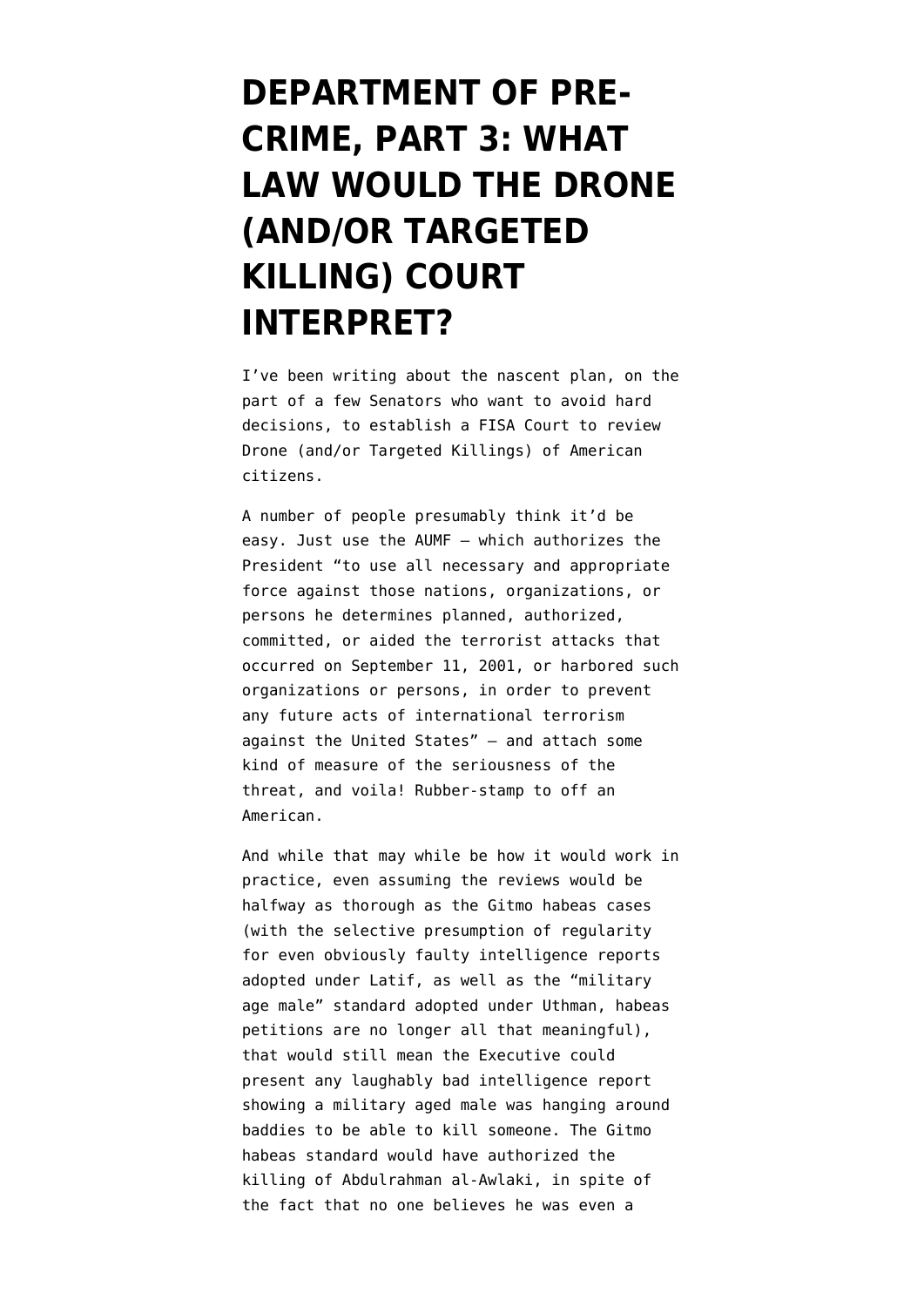member of AQAP.

Then there's the problem introduced by the secrecy of the Drone (and/or Targeted Kiling) Court. One of the several main questions at issue in US targeted killings has always been whether the group in question (AQAP, in the case of Anwar al-Awlaki, which didn't even exist on 9/11) and the battlefield in question (Yemen, though the US is one big question) is covered by the AUMF.

Congress doesn't even know the answers to these questions. The Administration [refuses to share a](http://www.emptywheel.net/2013/01/22/rather-than-lying-to-congress-cia-now-blows-it-off/) [list of all the countries](http://www.emptywheel.net/2013/01/22/rather-than-lying-to-congress-cia-now-blows-it-off/) it has already used lethal counterterrorism authorities in.

So ultimately, on this central issue, the Drone (and/or Targeted Killing) Court would have no choice but to accept the Executive's claims about where and with whom we're at war, because no list exists of that, at least not one Congress has bought off on.

There's an even more basic problem, though. John Brennan has made it crystal clear that we pick imminent threats not because of any crime they might have committed in the past, but because of future crimes they might commit in the future.

> BRENNAN: Senator, I think it's certainly worth of discussion. Our tradition — our judicial tradition is that a court of law is used to determine one's guilt or innocence for past actions, which is very different from the decisions that are made on the battlefield, as well as actions that are taken against terrorists. Because none of those actions are to determine past guilt for those actions that they took. The decisions that are made are to take action so that we prevent a future action, so we protect American lives. That is an inherently executive branch function to determine, and the commander in chief and the chief executive has the responsibility to protect the welfare,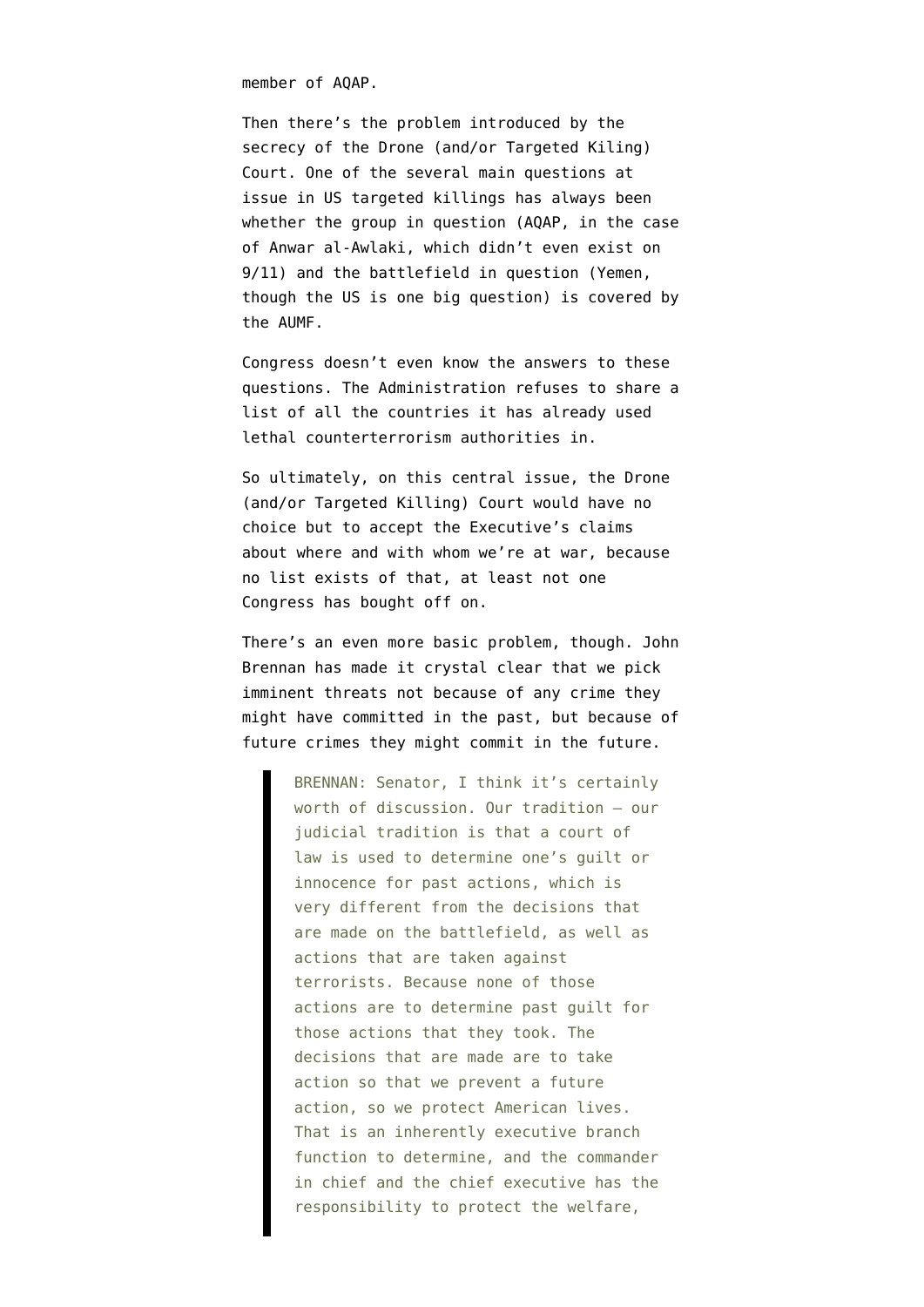well being of American citizens. So the concept I understand and we have wrestled with this in terms of whether there can be a FISA-like court, whatever — a FISA- like court is to determine exactly whether or not there should be a warrant for, you know, certain types of activities. You know…

KING: It's analogous to going to a court for a warrant — probable cause…

## (CROSSTALK)

BRENNAN: Right, exactly. But the actions that we take on the counterterrorism front, again, are to take actions against individuals where we believe that the intelligence base is so strong and the nature of the threat is so grave and serious, as well as imminent, that we have no recourse except to take this action that may involve a lethal strike.

What law is it that describes what standards must be met to declare someone a pre-criminal?

Either there are no standards and the Drone (and/or Targeted Killing) Court would just have to take the Administration's say-so — in which case it's absolutely no improvement over the status quo.

Or, the courts would make up the standards as they go along, pretty much like the DC Circuit has been in habeas cases. But those standards would be secret, withheld from Americans in the same way the secret law surrounding Section 215 is.

Finally, there's one more problem with assuming the AUMF provides a law the Drone (and/or Targeted Killing) Court would use to adjudicate pre-crime. The Administration has [made it](http://www.emptywheel.net/2013/02/09/article-ii-or-aumf-a-high-level-official-aka-john-brennan-says-cia-can-kill-you/) [crystal clear](http://www.emptywheel.net/2013/02/09/article-ii-or-aumf-a-high-level-official-aka-john-brennan-says-cia-can-kill-you/) that it believes it has two sources of authority for targeted killings; the AUMF and Article II. Which has another implication for a Drone (and/or Targeted